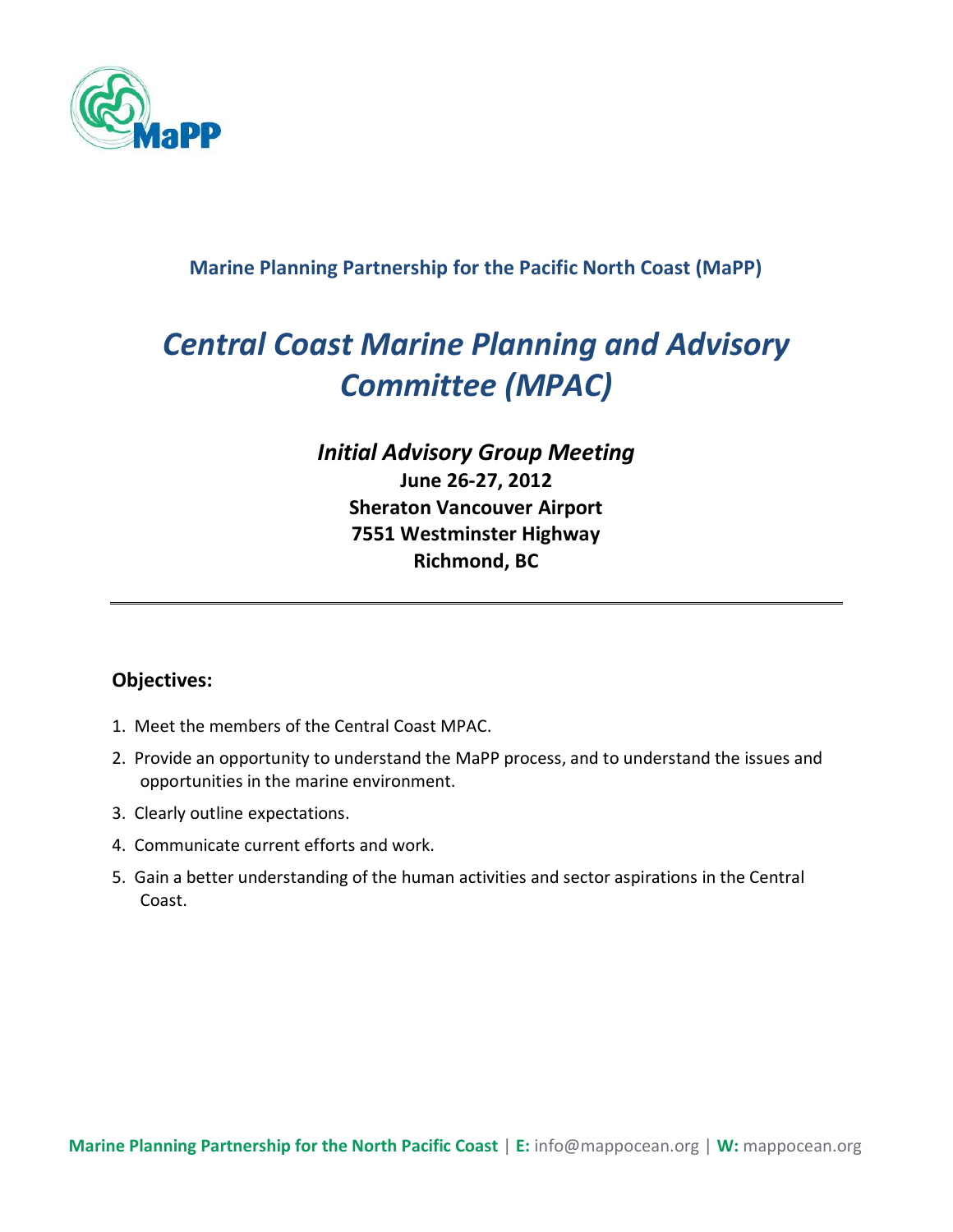

## **Day 1**

| #              | <b>Time</b>                   | <b>Topic</b>                                                                                                                                                                                      |
|----------------|-------------------------------|---------------------------------------------------------------------------------------------------------------------------------------------------------------------------------------------------|
|                | 8:30-9:00<br>30 mins          | <b>Coffee and Networking</b>                                                                                                                                                                      |
| $\mathbf{1}$   | $9:00 - 9:45$<br>45 mins      | <b>Welcome and Opening</b>                                                                                                                                                                        |
| $\overline{2}$ | 9:45-10:45<br>60 mins         | <b>Introductions</b>                                                                                                                                                                              |
|                | 10:45-11:00<br>15 mins        | <b>Break</b>                                                                                                                                                                                      |
| 3              | 11:00-11:30<br>30 mins        | <b>Introduction to MaPP</b><br>Background of MaPP and accomplishments to date.<br>$\bullet$<br>Key agreements including First Nations and BC Letter of Intent.<br>$\bullet$<br>MaPP Organization. |
| 4              | 11:30-12:00<br>30 mins        | <b>MaPP and Central Coast linkages to other initiatives</b>                                                                                                                                       |
|                | 12:00-1:00<br>1 <sub>hr</sub> | Lunch                                                                                                                                                                                             |
| 5.             | $1:00-2:00$<br>60 mins        | <b>Role of Advisory group and Meeting Schedule Review</b>                                                                                                                                         |
| 6              | $2:00-3:00$<br>60 mins        | <b>Building Understanding</b><br>Briefly describe your sector - Where does it operate? What are some<br>opportunities and challenges? What is the desired future state for the sector?            |
|                | $3:00-3:15$<br>15 mins        | <b>Break</b>                                                                                                                                                                                      |
| 6              | $3:15-4:15$<br>60 mins        | <b>Building Understanding Cont'd</b>                                                                                                                                                              |
| 7              | $4:15-4:30$<br>15 mins        | Day 1 wrap and look ahead to Day 2                                                                                                                                                                |